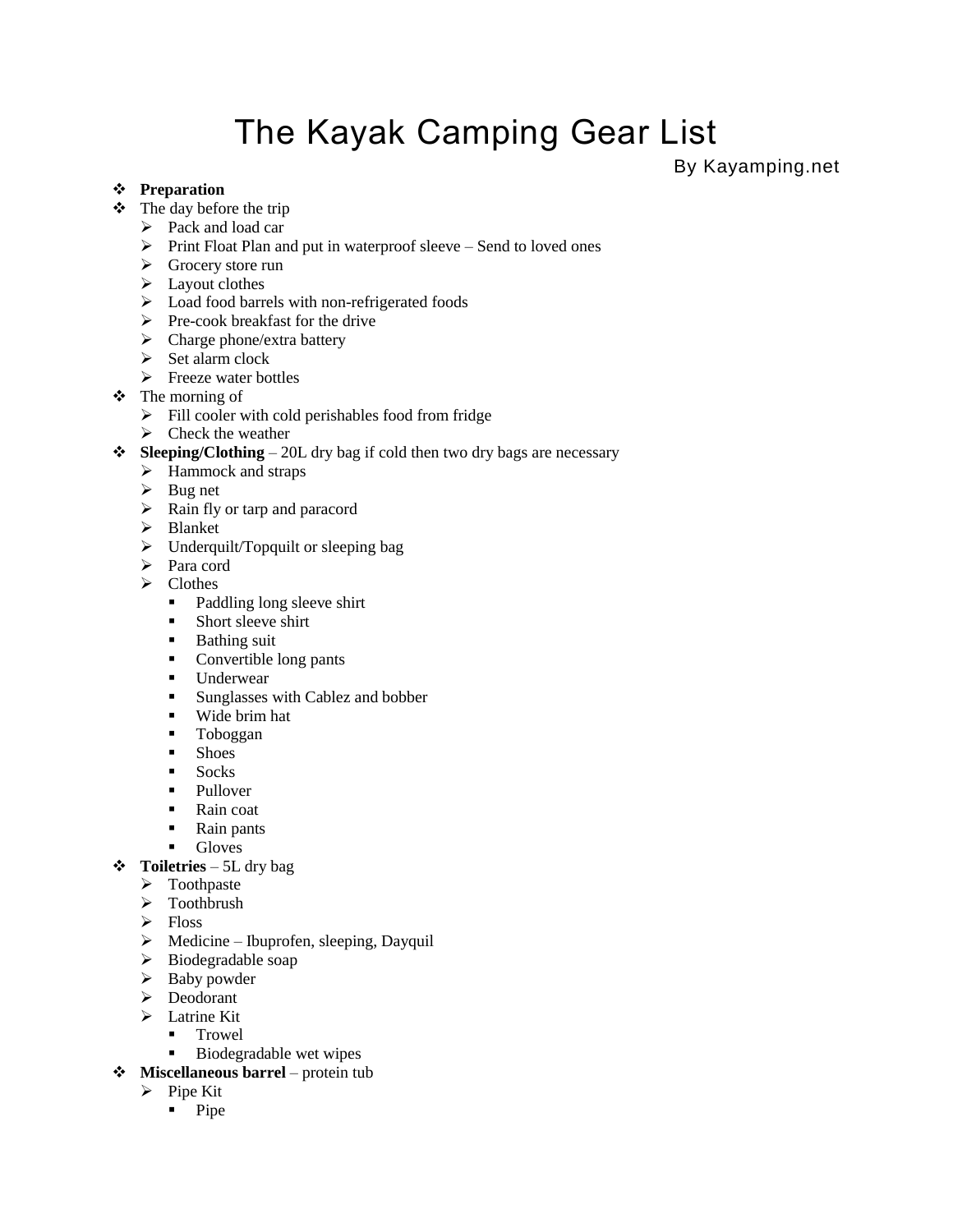- **Tobacco**
- **Lighter**
- **Extra filters**
- $\triangleright$  Extra battery
- > Phone cord
- $\triangleright$  Flashlight
- $\triangleright$  Multi-tool
- $\triangleright$  Trash bags
- **Kitchen** 10L dry bag
	- > Canister Stove
		- **Extra fuel canister**
		- **Lighter**
		- **Stove burner**
		- **Windscreen**
	- > Pots/Kettle/Mug set
	- $\triangleright$  Open Fire Kit
		- Tongs
		- **Grill** grate
		- **Grate stand**
		- Fire starter nuggets
	- $\triangleright$  Cleaning Kit
		- **Biodegradable soap**
		- **Sponge**
	- $\triangleright$  Plates
	- $\triangleright$  Water filter
	- $\triangleright$  Water bladders

### **Soft cooler**

- $\triangleright$  Frozen water bottles
- Beer
- $\blacktriangleright$  Liquor
- **Food barrel** Reused protein tub
	- Non-perishable food/snacks
	- **Seasoning**
	- **Sporks**
- **Kayak** All items attached to kayak or loose in cock pit
	- $\triangleright$  PFD
		- Whistle<br>• Compas
		- Compass
		- **Knife**
	- $\triangleright$  Kayak with bungie cords and dry hatch covers
	- $\triangleright$  Spray skirt
	- $\triangleright$  Primary paddle
	- $\triangleright$  Spare paddle
	- $\triangleright$  Sponge
	- $\triangleright$  Paddling gloves
- $\div$  **Deck bag** 5L dry bag
	- $\triangleright$  Waterproof cell phone case
	- $\triangleright$  Cell phone
	- $\triangleright$  Sunscreen
	- $\triangleright$  Chap stick
	- > Hand sanitizer
	- $\triangleright$  Bug spray
	- > Snack Food